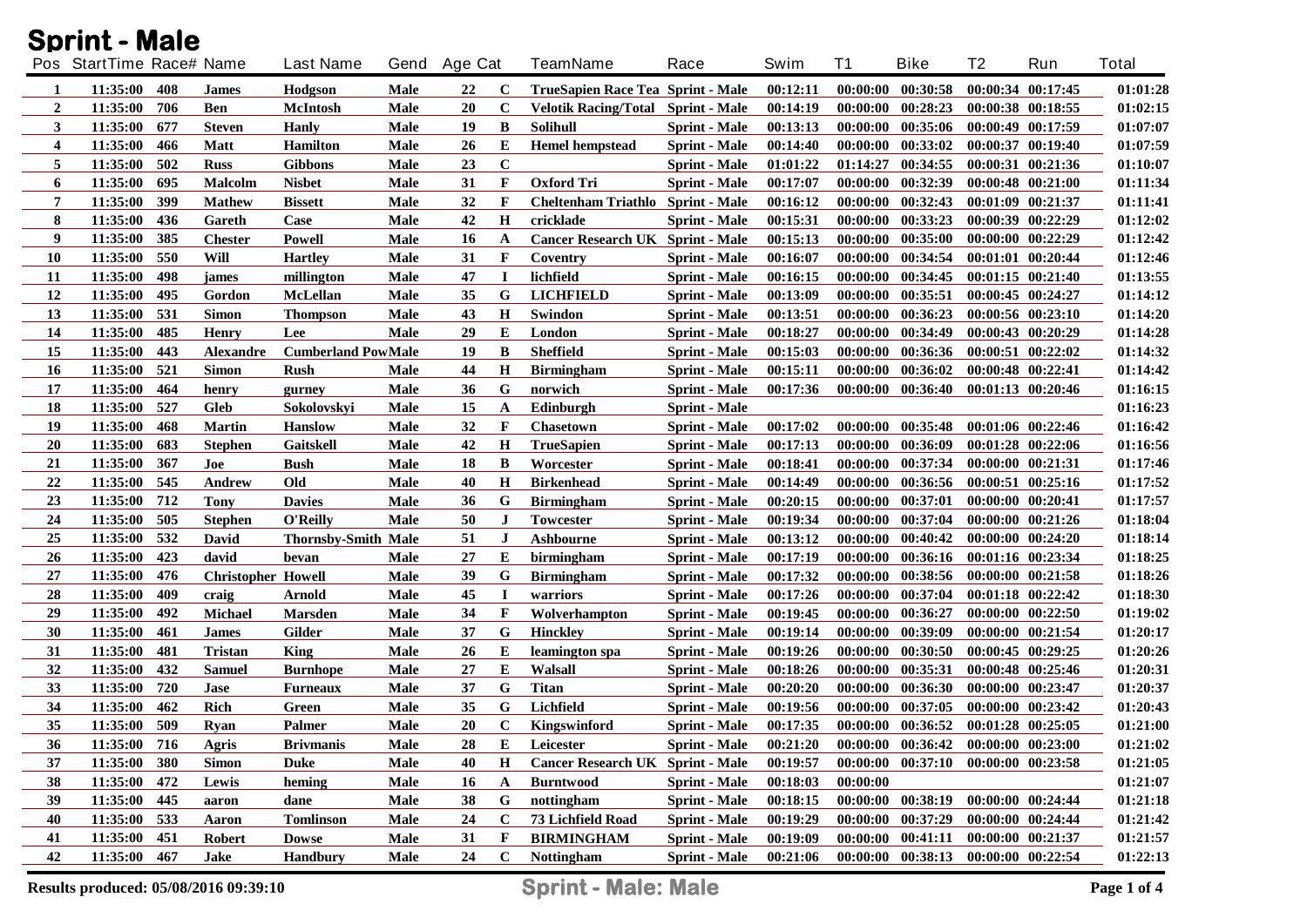|    | Pos StartTime Race# Name |     |                            | <b>Last Name</b>      |      | Gend Age Cat |             | <b>TeamName</b>                         | Race                 | Swim     | <b>T1</b> | <b>Bike</b>           | T <sub>2</sub>        | Run               | <b>Total</b> |
|----|--------------------------|-----|----------------------------|-----------------------|------|--------------|-------------|-----------------------------------------|----------------------|----------|-----------|-----------------------|-----------------------|-------------------|--------------|
| 43 | 11:35:00 453             |     | <b>Scott</b>               | Ellis                 | Male | 29           | E           | <b>Birmingham</b>                       | <b>Sprint</b> - Male | 00:23:38 |           | $00:00:00$ $00:37:49$ | 00:00:00 00:21:42     |                   | 01:23:09     |
| 44 | 11:35:00                 | 500 | Aaron                      | <b>Murphy</b>         | Male | 30           | F           | <b>Birmingham</b>                       | <b>Sprint</b> - Male | 00:23:47 |           | $00:00:00$ $00:38:16$ | 00:00:00 00:21:09     |                   | 01:23:12     |
| 45 | 11:35:00                 | 504 | <b>Stuart</b>              | Oldfield              | Male | 46           | $\bf{I}$    | <b>Hinckley</b>                         | <b>Sprint</b> - Male | 00:21:21 |           | $00:00:00$ $00:39:31$ | $00:00:00$ $00:22:30$ |                   | 01:23:22     |
| 46 | 11:35:00                 | 469 | Jon                        | <b>Harris</b>         | Male | 32           | F           | <b>Birmingham</b>                       | <b>Sprint</b> - Male | 00:19:38 |           | $00:00:00$ $00:40:50$ | $00:00:00$ $00:23:02$ |                   | 01:23:30     |
| 47 | 11:35:00                 | 518 | <b>Stephen</b>             | Robinson              | Male | 40           | $\mathbf H$ | Lichfield                               | <b>Sprint</b> - Male | 00:19:37 |           | 00:00:00 00:38:04     | 00:00:00 00:26:33     |                   | 01:24:14     |
| 48 | 11:35:00                 | 465 | <b>Ashley</b>              | Habel                 | Male | 28           | E           | Stratford-Upon-Avon Sprint - Male       |                      | 00:18:37 |           | $00:00:00$ $00:40:38$ | $00:00:00$ $00:25:02$ |                   | 01:24:17     |
| 49 | 11:35:00                 | 530 | <b>Seth</b>                | <b>Taylor</b>         | Male | 27           | Е           | <b>Sutton Coldfield</b>                 | <b>Sprint</b> - Male | 00:20:26 |           | $00:00:00$ $00:42:14$ | $00:00:00$ $00:21:52$ |                   | 01:24:32     |
| 50 | 11:35:00                 | 407 | Roland                     | <b>Beton</b>          | Male | 50           | $\bf J$     | <b>Tri-force</b>                        | <b>Sprint - Male</b> | 00:20:46 |           | $00:00:00$ $00:39:28$ | 00:00:00 00:24:39     |                   | 01:24:53     |
| 51 | 11:35:00                 | 696 | Will                       | <b>Tygrys</b>         | Male | 26           | E           | <b>Milton Keynes</b>                    | <b>Sprint</b> - Male | 00:18:12 |           | $00:00:00$ $00:40:19$ | 00:00:00 00:26:27     |                   | 01:24:58     |
| 52 | 11:35:00                 | 512 | Carson                     | <b>Pryce</b>          | Male | 28           | Е           | <b>Newport</b>                          | <b>Sprint</b> - Male | 00:17:25 |           | 00:00:00 00:37:31     | 00:00:00 00:30:14     |                   | 01:25:10     |
| 53 | 11:35:00                 | 446 | Marc                       | <b>Daniels</b>        | Male | 36           | G           | <b>Birmingham</b>                       | <b>Sprint</b> - Male | 00:17:48 |           | $00:00:00$ $00:41:13$ | 00:00:00 00:26:15     |                   | 01:25:16     |
| 54 | 11:35:00                 | 422 | <b>Mark</b>                | <b>Bennett</b>        | Male | 36           | G           | <b>Birmingham</b>                       | <b>Sprint</b> - Male | 00:20:52 |           | 00:00:00 00:39:15     | $00:00:00$ $00:25:22$ |                   | 01:25:29     |
| 55 | 11:35:00                 | 487 | Michael                    | Lowe                  | Male | 37           | G           | <b>Sutton Coldfield</b>                 | <b>Sprint</b> - Male | 00:19:33 |           | $00:00:00$ $00:40:26$ | 00:00:00 00:25:38     |                   | 01:25:37     |
| 56 | 11:35:00                 | 459 | <b>Duncan</b>              | Gaunt                 | Male | 52           | $\bf J$     | <b>Birmingham</b>                       | <b>Sprint</b> - Male | 00:18:02 |           | 00:00:00 00:43:44     | 00:00:00 00:24:03     |                   | 01:25:49     |
| 57 | 11:35:00                 | 386 | <b>Simon</b>               | <b>Preedy</b>         | Male | 40           | $\mathbf H$ | <b>Cancer Research UK Sprint - Male</b> |                      | 00:14:57 |           | $00:00:00$ $00:38:53$ | 00:01:53 00:30:14     |                   | 01:25:57     |
| 58 | 11:35:00                 | 413 | <b>Matt</b>                | Albutt                | Male | 42           | $\mathbf H$ | <b>Sutton Coldfield</b>                 | <b>Sprint - Male</b> | 00:19:07 |           | 00:00:00 00:38:21     | 00:00:00 00:28:40     |                   | 01:26:08     |
| 59 | 11:35:00                 | 456 | <b>Nick</b>                | Ford                  | Male | 45           | $\bf{I}$    | <b>Sutton Coldfield</b>                 | <b>Sprint</b> - Male | 00:19:27 |           | 00:00:00 00:39:58     | 00:00:00 00:27:04     |                   | 01:26:29     |
| 60 | 11:35:00                 | 439 | Ian                        | <b>Collins</b>        | Male | 59           | K           | <b>Kettering</b>                        | <b>Sprint - Male</b> | 00:16:40 |           | 00:00:00 00:40:25     | 00:00:00 00:29:26     |                   | 01:26:31     |
| 61 | 11:35:00                 | 410 | jason                      | jones                 | Male | 45           | $\bf{I}$    | warriors                                | <b>Sprint</b> - Male | 00:20:25 |           | 00:00:00 00:42:03     | 00:00:00 00:24:06     |                   | 01:26:34     |
| 62 | 11:35:00                 | 438 | clive                      | clinton               | Male | 54           | J           | birmingham                              | <b>Sprint - Male</b> | 00:22:02 |           | 00:00:00 00:39:11     | 00:00:00 00:25:50     |                   | 01:27:03     |
| 63 | 11:35:00                 | 484 | <b>Christopher Lagelee</b> |                       | Male | 27           | Е           | London                                  | <b>Sprint - Male</b> | 00:22:25 |           | 00:00:00 00:43:24     |                       | 00:00:00 00:21:24 | 01:27:13     |
| 64 | 11:35:00                 | 397 | <b>Philip</b>              | Allen                 | Male | 63           | L           | <b>BROADWAY.S.C</b>                     | <b>Sprint</b> - Male | 00:20:43 |           | $00:00:00$ $00:41:52$ | $00:00:00$ $00:25:22$ |                   | 01:27:57     |
| 65 | 11:35:00                 | 421 | Adam                       | <b>Bennett</b>        | Male | 31           | $\mathbf F$ | <b>Birmingham</b>                       | <b>Sprint - Male</b> | 00:22:05 |           | 00:00:00 00:39:32     |                       | 00:00:00 00:26:29 | 01:28:06     |
| 66 | 11:35:00                 | 548 | <b>Kurtis</b>              | <b>Storer</b>         | Male | 28           | $\bf E$     | <b>Burton</b>                           | <b>Sprint</b> - Male | 00:19:58 | 00:00:00  | 00:42:35              | 00:00:00 00:25:41     |                   | 01:28:14     |
| 67 | 11:35:00                 | 496 | <b>Steve</b>               | <b>Meeson</b>         | Male | 51           | J           | <b>Sutton Coldfield</b>                 | <b>Sprint</b> - Male | 00:21:45 | 00:00:00  | 00:37:50              |                       | 00:00:00 00:28:53 | 01:28:28     |
| 68 | 11:35:00                 | 444 | Rob                        | Cunningham            | Male | 32           | $\mathbf F$ | <b>Sutton Coldfield</b>                 | <b>Sprint - Male</b> | 00:20:02 | 00:00:00  | 00:42:44              |                       | 00:00:00 00:25:52 | 01:28:38     |
| 69 | 11:35:00                 | 440 | <b>Steven</b>              | <b>Collins</b>        | Male | 32           | $\mathbf F$ | <b>Birmingham</b>                       | <b>Sprint</b> - Male | 00:20:36 | 00:00:00  | 00:41:08              | 00:00:00 00:27:15     |                   | 01:28:59     |
| 70 | 11:35:00                 | 676 | <b>Richard</b>             | <b>Hinton</b>         | Male | 31           | $\mathbf F$ | <b>Stanton long</b>                     | <b>Sprint - Male</b> | 00:21:14 | 00:00:00  | 00:42:41              | 00:00:00 00:26:20     |                   | 01:30:15     |
| 71 | 11:35:00                 | 524 | martin                     | sheridan              | Male | 36           | G           | solihull                                | <b>Sprint</b> - Male | 00:20:05 | 00:00:00  | 00:43:18              | $00:00:00$ $00:27:02$ |                   | 01:30:25     |
| 72 | 11:35:00                 | 543 | <b>Emmanuel</b>            | <b>Ebrada</b>         | Male | 45           | $\bf I$     |                                         | <b>Sprint</b> - Male | 00:21:48 | 00:00:00  | 00:42:00              | 00:00:00 00:26:39     |                   | 01:30:27     |
| 73 | 11:35:00                 | 501 | <b>Daniel</b>              | <b>Musson</b>         | Male | 40           | H           | <b>Sutton Coldfield</b>                 | <b>Sprint - Male</b> | 00:23:32 |           | 00:00:00 00:44:06     | $00:00:00$ $00:22:57$ |                   | 01:30:35     |
| 74 | 11:35:00                 | 392 | Tim                        | Ford                  | Male | 48           | $\mathbf I$ | <b>MS-UK</b>                            | <b>Sprint - Male</b> | 00:21:12 |           | $00:00:00$ $00:41:52$ | 00:00:00 00:27:33     |                   | 01:30:37     |
| 75 | 11:35:00                 | 416 | <b>Martin</b>              | <b>Baines</b>         | Male | 32           | $\mathbf F$ | <b>Nantwich</b>                         | <b>Sprint</b> - Male | 00:22:53 |           | 00:00:00 00:47:43     | $00:00:00$ $00:20:08$ |                   | 01:30:44     |
| 76 | 11:35:00                 | 515 | Jason                      | <b>Robbins</b>        | Male | 43           | H           | <b>Stratford upon acon</b>              | <b>Sprint - Male</b> | 00:21:08 | 00:00:00  | 00:41:05              | 00:00:00 00:28:39     |                   | 01:30:52     |
| 77 | 11:35:00                 | 681 | Jason                      | Lloyd                 | Male | 29           | E           | Walsall                                 | <b>Sprint</b> - Male | 00:24:56 |           | $00:00:00$ $00:44:06$ | $00:00:00$ $00:22:22$ |                   | 01:31:24     |
| 78 | 11:35:00                 | 429 | Ian                        | Brook                 | Male | 33           | F           | <b>Sutton Coldfield</b>                 | <b>Sprint - Male</b> | 00:21:50 |           | $00:00:00$ $00:43:09$ | $00:00:00$ $00:27:00$ |                   | 01:31:59     |
| 79 | 11:35:00                 | 403 | <b>Brett</b>               | Jarman                | Male | 39           | G           | purple-pink                             | <b>Sprint</b> - Male | 00:23:49 |           | $00:00:00$ $00:42:46$ | $00:00:00$ $00:25:46$ |                   | 01:32:21     |
| 80 | 11:35:00                 | 516 | Grant                      | <b>Robinson</b>       | Male | 41           | $\mathbf H$ | <b>Birmingham</b>                       | <b>Sprint</b> - Male | 00:21:18 |           | $00:00:00$ $00:44:39$ | 00:00:00 00:26:47     |                   | 01:32:44     |
| 81 | 11:35:00 537             |     | <b>Chris</b>               | <b>Wills</b>          | Male | 42           | $\mathbf H$ | <b>Birmingham</b>                       | Sprint - Male        | 00:23:21 |           | $00:00:00$ $00:42:26$ | 00:00:00 00:26:59     |                   | 01:32:46     |
| 82 | 12:05:00                 | -14 | Graeme                     | McPherson             | Male | 46           | $\bf{I}$    | Nr Stow on the Wold Sprint - Male       |                      | 00:19:06 |           | $00:00:00$ $00:41:56$ | 00:00:00 00:31:49     |                   | 01:32:51     |
| 83 | 11:35:00                 | 497 | Andrew                     | <b>Middleton</b>      | Male | 33           | F           | birmingham                              | <b>Sprint - Male</b> | 00:24:14 |           | $00:00:00$ $00:43:22$ | 00:00:00 00:25:26     |                   | 01:33:02     |
| 84 | 11:35:00                 | 401 | William                    | Capper                | Male | 27           | E           | Get rich or die Tri-in Sprint - Male    |                      | 00:24:19 |           | $00:00:00$ $00:43:44$ | 00:00:00 00:25:03     |                   | 01:33:06     |
| 85 | 11:35:00 536             |     | <b>Christopher Walton</b>  |                       | Male | 34           | $\mathbf F$ | leicester                               | <b>Sprint</b> - Male | 00:18:53 |           | $00:00:00$ $00:52:14$ | $00:00:00$ $00:22:03$ |                   | 01:33:10     |
| 86 | 11:35:00 477             |     | Daryl                      | <b>Invine-Rawlins</b> | Male | 29           | E           | <b>Swadlincote</b>                      | <b>Sprint - Male</b> | 00:18:24 |           | $00:00:00$ $00:50:24$ | $00:00:00$ $00:24:29$ |                   | 01:33:17     |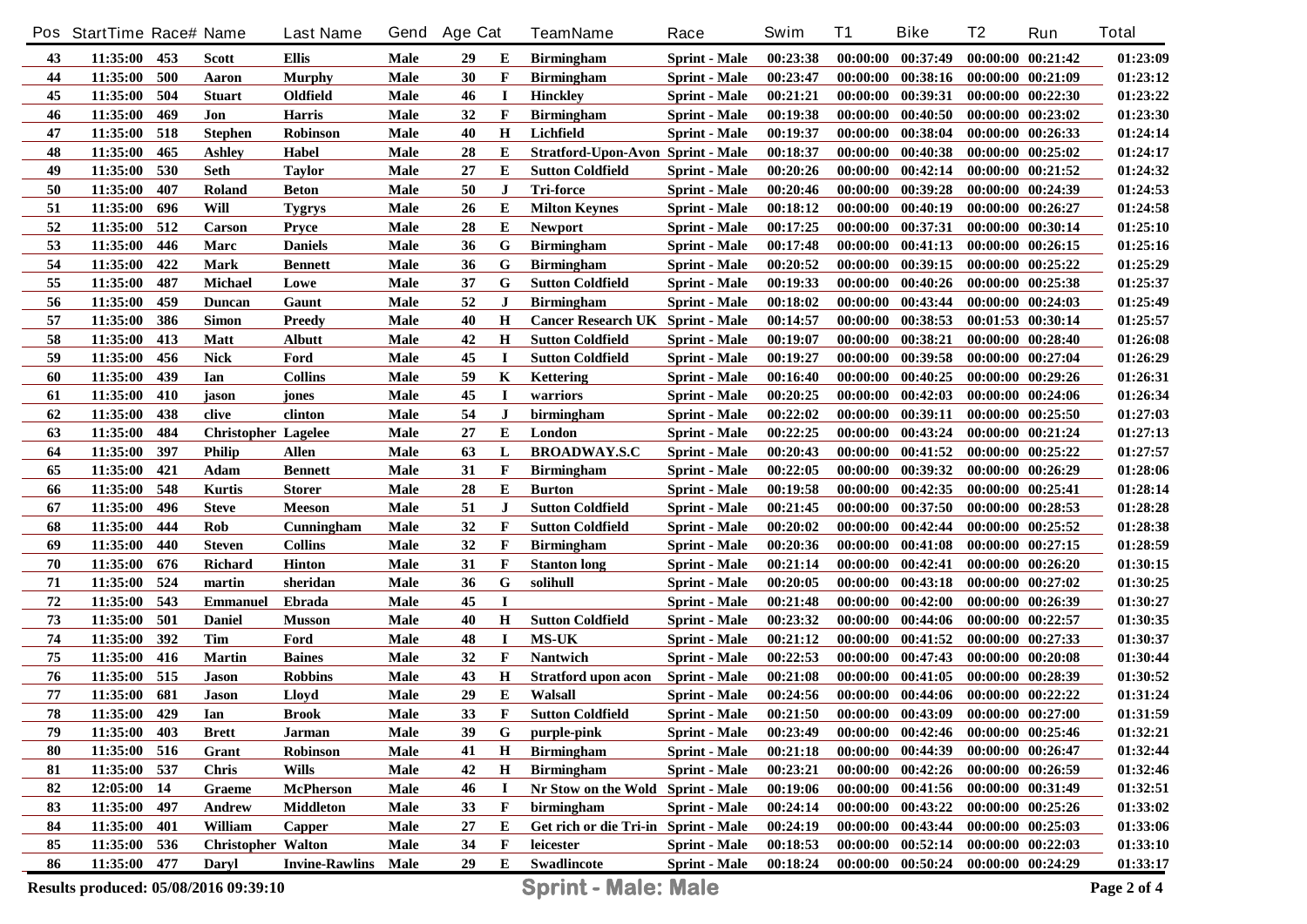|            | Pos StartTime Race# Name              |            |                          | <b>Last Name</b>               | Gend         | <b>Age Cat</b> |              | <b>TeamName</b>                                      | Race                 | Swim                 | <b>T1</b>            | <b>Bike</b>           | T <sub>2</sub>        | Run                                            | <b>Total</b>         |
|------------|---------------------------------------|------------|--------------------------|--------------------------------|--------------|----------------|--------------|------------------------------------------------------|----------------------|----------------------|----------------------|-----------------------|-----------------------|------------------------------------------------|----------------------|
| 87         | 11:35:00                              | 441        | <b>Michael</b>           | Coogan                         | Male         | 26             | Е            | <b>Birmingham</b>                                    | <b>Sprint</b> - Male | 00:19:49             |                      | $00:00:00$ $00:45:55$ | 00:00:00 00:27:38     |                                                | 01:33:22             |
| 88         | 11:35:00                              | 253        | <b>Neil</b>              | <b>Thornton</b>                | Male         | 36             | G            | Kidderminster                                        | <b>Sprint - Male</b> | 00:21:16             |                      | $00:00:00$ $00:41:53$ | 00:00:00 00:31:08     |                                                | 01:34:17             |
| 89         | 11:35:00                              | 470        | matthew                  | harris                         | Male         | 34             | $\mathbf F$  | kingsbury Warwicks Sprint - Male                     |                      | 00:19:43             |                      | $00:00:00$ $00:43:50$ | 00:00:00 00:30:47     |                                                | 01:34:20             |
| 90         | 11:35:00                              | 490        | Richard                  | <b>Mallinson</b>               | Male         | 33             | $\mathbf F$  | <b>Northampton</b>                                   | <b>Sprint</b> - Male | 00:26:36             |                      | 00:00:00 00:41:36     | 00:00:00 00:26:11     |                                                | 01:34:23             |
| 91         | 11:35:00                              | 507        | Adam                     | Owen                           | Male         | 25             | Е            | <b>Bristol</b>                                       | <b>Sprint - Male</b> | 00:21:34             |                      | $00:00:00$ $00:42:35$ | 00:00:00 00:30:21     |                                                | 01:34:30             |
| 92         | 11:35:00                              | 511        | Richard                  | Pomfret                        | Male         | 46             | $\mathbf I$  | <b>Solihull</b>                                      | <b>Sprint</b> - Male | 00:21:07             |                      | $00:00:00$ $00:43:44$ | 00:00:00 00:29:44     |                                                | 01:34:35             |
| 93         | 11:35:00                              | 503        | Peter                    | O'Hagan                        | Male         | 38             | G            | <b>Barrow</b>                                        | <b>Sprint - Male</b> | 00:23:07             |                      | $00:00:00$ $00:43:40$ | $00:00:00$ $00:27:52$ |                                                | 01:34:39             |
| 94         | 11:35:00                              | 455        | <b>Richard</b>           | Fitzgerald                     | Male         | 34             | $\mathbf{F}$ | <b>Staffs</b>                                        | <b>Sprint</b> - Male | 00:24:47             |                      | $00:00:00$ $00:41:46$ | 00:00:00 00:28:09     |                                                | 01:34:42             |
| 95         | 11:35:00                              | 534        | <b>Ben</b>               | Tristram                       | Male         | 25             | E            | Wolverhampton                                        | <b>Sprint - Male</b> | 00:27:10             |                      | $00:00:00$ $00:00:09$ | 00:00:00 01:08:57     |                                                | 01:35:58             |
| 96         | 11:35:00                              | 494        | <b>Matthew</b>           | Mccomiskie                     | <b>Male</b>  | 33             | F            | <b>Rugeley</b>                                       | <b>Sprint - Male</b> | 00:23:10             |                      | $00:00:00$ $00:44:13$ | 00:00:00 00:28:41     |                                                | 01:36:04             |
| 97         | 12:05:00                              | 547        | Ian                      | White                          | Male         | 25             | E            | Walsall                                              | <b>Sprint</b> - Male | 00:24:51             |                      | $00:00:00$ $00:45:03$ |                       | 00:00:00 00:26:12                              | 01:36:06             |
| 98         | 11:35:00                              | 460        | nicholas                 | gilbert                        | Male         | 68             | M            | west midlands                                        | <b>Sprint</b> - Male | 00:25:10             |                      | $00:00:00$ $00:44:14$ |                       | 00:00:00 00:26:44                              | 01:36:08             |
| 99         | 11:35:00                              | 542        | <b>Mark</b>              | <b>Smith</b>                   | Male         | 42             | H            | <b>NSPCC</b>                                         | <b>Sprint</b> - Male | 00:25:15             |                      | $00:00:00$ $00:42:40$ |                       | $00:00:00$ $00:28:18$                          | 01:36:13             |
| <b>100</b> | 11:35:00                              | 231        | matthew                  | Quigley                        | Male         | 38             | G            | solihull                                             | <b>Sprint</b> - Male | 00:23:20             |                      | $00:00:00$ $00:44:26$ | 00:00:00 00:28:29     |                                                | 01:36:15             |
| 101        | 11:35:00                              | 373        | <b>David</b>             | <b>Roddy</b>                   | Male         | 48             | <b>I</b>     | Arthritis Research U Sprint - Male                   |                      | 00:20:23             |                      | 00:00:00 00:43:39     |                       | 00:00:00 00:32:16                              | 01:36:18             |
| 102        | 11:35:00                              | 682        | <b>Roderick</b>          | Paton                          | Male         | 74             | N            | Denham Garden Villa Sprint - Male                    |                      | 00:21:01             |                      | $00:00:00$ $00:40:54$ |                       | 00:00:00 00:34:36                              | 01:36:31             |
| 103        | 11:35:00                              | 372        | <b>Tristan</b>           | <b>Prince</b>                  | Male         | 34             | $\mathbf{F}$ | <b>Arthritis Research U Sprint - Male</b>            |                      | 00:21:47             |                      | $00:00:00$ $00:46:06$ |                       | 00:00:00 00:28:53                              | 01:36:46             |
| 104        | 11:35:00                              | 417        | Richard                  | <b>Baker</b>                   | Male         | 45             | I            | Castletown - Isle of M Sprint - Male                 |                      | 00:20:44             |                      | 00:00:00 00:43:00     |                       | 00:00:00 00:33:10                              | 01:36:54             |
| 105        | 11:35:00                              | 391        | Tom                      | Pritchard                      | Male         | 36             | G            | <b>Marie Curie</b>                                   | <b>Sprint - Male</b> | 00:20:41             |                      | 00:00:00 00:47:16     |                       | 00:00:00 00:29:13                              | 01:37:10             |
| 106        | 11:35:00                              | 493        | <b>Russell</b>           | <b>McAusland</b>               | Male         | 40             | H            | <b>Rugeley</b>                                       | <b>Sprint</b> - Male | 00:22:32             | 00:00:00             | 00:48:28              | 00:00:00 00:26:21     |                                                | 01:37:21             |
| 107        | 11:35:00                              | 379        | Alan                     | <b>Chelton</b>                 | Male         | 54             | J            | <b>Cancer Research UK Sprint - Male</b>              |                      | 00:27:24             | 00:00:00             | 00:43:40              |                       | 00:00:00 00:26:26                              | 01:37:30             |
| 108        | 11:35:00                              | 471        | Andy                     | Heath                          | Male         | 49             | $\mathbf I$  | Sandown                                              | <b>Sprint</b> - Male | 00:20:24             |                      | $00:00:00$ $00:49:07$ |                       | 00:00:00 00:28:13                              | 01:37:44             |
| 109        | 11:35:00                              | 404        | <b>Rory</b>              | Owen                           | Male         | 20             | $\mathbf C$  | <b>The Shire</b>                                     | <b>Sprint - Male</b> | 00:28:42             |                      | 00:00:00 00:41:11     |                       | 00:00:00 00:27:53                              | 01:37:46             |
| <b>110</b> | 11:35:00                              | 519        | <b>Brian</b>             | Rogers                         | Male         | 50             | J            | coventry                                             | <b>Sprint</b> - Male | 00:26:56             |                      | 00:00:00 00:44:19     |                       | 00:00:00 00:26:33                              | 01:37:48             |
| 111        | 11:35:00                              | 475        | James                    | <b>Houlston</b>                | Male         | 36             | G            | Ely                                                  | <b>Sprint</b> - Male | 00:20:48             | 00:00:00             | 00:47:39              |                       | 00:00:00 00:29:36                              | 01:38:03             |
| 112        | 11:35:00                              | 549        | <b>Ryan</b>              | <b>Helsby</b>                  | Male         | 26             | Е            | wolverhampton                                        | <b>Sprint - Male</b> | 00:22:50             | 00:00:00             | 00:43:15              | 00:00:00 00:32:07     |                                                | 01:38:12             |
| 113        | 11:35:00                              | 369        | <b>Jake</b>              | <b>Bourke</b>                  | Male         | 23             | $\mathbf C$  | <b>Hemel Hempstead</b>                               | <b>Sprint</b> - Male | 00:23:09             | 00:00:00             | 00:49:29              |                       | 00:00:00 00:25:54                              | 01:38:32             |
| 114        | 11:35:00                              | 393        | Paul                     | Green                          | Male         | 52<br>36       | J<br>G       | <b>MS-UK</b>                                         | <b>Sprint</b> - Male | 00:23:55             | 00:00:00             | 00:44:30              |                       | 00:00:00 00:30:44                              | 01:39:09             |
| 115<br>116 | 11:35:00<br>11:35:00                  | 433<br>402 | <b>Francis</b><br>Kieran | <b>Burrows</b><br><b>Flynn</b> | Male<br>Male | 26             | E            | Wolverhampton<br>Get Rich or Die Tri-i Sprint - Male | <b>Sprint</b> - Male | 00:22:07<br>00:25:29 | 00:00:00<br>00:00:00 | 00:49:46<br>00:46:21  |                       | $00:00:00$ $00:27:24$<br>$00:00:00$ $00:27:32$ | 01:39:17<br>01:39:22 |
| 117        | 11:35:00                              | 478        | <b>Neil</b>              | Jackson                        | Male         | 45             | I            | <b>Birmingham</b>                                    | <b>Sprint - Male</b> | 00:22:30             | 00:00:00             | 00:47:25              |                       | 00:00:00 00:29:45                              | 01:39:40             |
| 118        | 11:35:00                              | 528        | <b>Elliot</b>            | Sylvester                      | Male         | 46             | $\bf I$      | West Haddon Northa Sprint - Male                     |                      | 00:19:20             | 00:00:00             | 00:53:32              |                       | 00:00:00 00:26:50                              | 01:39:42             |
| 119        | 11:35:00                              | 713        | Graham                   | <b>Sprason</b>                 | Male         | 30             | $\mathbf{F}$ | <b>Sutton Coldfield</b>                              | <b>Sprint</b> - Male | 00:20:40             | 00:00:00             | 00:56:14              |                       | 00:00:00 00:23:19                              | 01:40:13             |
| 120        | 11:35:00                              | 546        | Paul                     | <b>Bennett</b>                 | Male         | 117            |              | <b>Birmingham</b>                                    | <b>Sprint - Male</b> | 00:23:15             | 00:00:00             | 00:43:50              |                       | 00:00:00 00:33:26                              | 01:40:31             |
| 121        | 11:35:00                              | 526        | <b>Steve</b>             | Smith                          | Male         | 39             | G            | <b>Birmingham</b>                                    | <b>Sprint</b> - Male | 00:22:44             | 00:00:00             | 00:47:53              |                       | 00:00:00 00:29:55                              | 01:40:32             |
| 122        | 11:35:00                              | 411        | chris                    | ranford                        | Male         | 44             | $\mathbf H$  | warriors                                             | <b>Sprint - Male</b> | 00:19:48             |                      | $00:00:00$ $00:48:55$ | 00:00:00 00:32:19     |                                                | 01:41:02             |
| 123        | 11:35:00 414                          |            | Paul                     | <b>Atkins</b>                  | Male         | 30             | $\mathbf{F}$ | <b>Coleshill</b>                                     | <b>Sprint - Male</b> | 00:31:00             |                      | $00:00:00$ $00:40:48$ |                       | 00:00:00 00:29:19                              | 01:41:07             |
| 124        | 11:35:00                              | 544        | Christopher Egan         |                                | Male         | 48             | I            | <b>Birmingham</b>                                    | <b>Sprint - Male</b> | 00:29:33             |                      | $00:00:00$ $00:45:12$ |                       | 00:00:00 00:27:16                              | 01:42:01             |
| 125        | 11:35:00                              | 419        | <b>Justin</b>            | <b>Bartholomew</b>             | Male         | 44             | Н            | <b>Birmingham</b>                                    | <b>Sprint</b> - Male | 00:29:00             |                      | $00:00:00$ $00:45:40$ |                       | 00:00:00 00:28:00                              | 01:42:40             |
| 126        | 11:35:00                              | 376        | <b>Harry</b>             | Conway                         | Male         | 26             | Е            | Get rich or die tri-ing Sprint - Male                |                      | 00:29:35             |                      | 00:00:00 00:43:44     |                       | 00:00:00 00:29:29                              | 01:42:48             |
| 127        | 11:35:00                              | 400        | Craig                    | <b>Adkins</b>                  | Male         | 54             | J            | <b>Class On The Grass</b>                            | <b>Sprint - Male</b> | 00:27:54             |                      | 00:00:00 00:46:37     |                       | 00:00:00 00:28:48                              | 01:43:19             |
| 128        | 11:35:00                              | 377        | <b>Simon</b>             | <b>Abley</b>                   | Male         | 40             | H            | Cancer Research UK Sprint - Male                     |                      | 00:20:30             |                      | $00:00:00$ $00:50:36$ |                       | 00:00:00 00:33:13                              | 01:44:19             |
| 129        | 11:35:00                              | 447        | Michael                  | <b>Davis</b>                   | Male         | 39             | G            | Pedmore Stourbridge Sprint - Male                    |                      | 00:26:41             |                      | 00:00:00 00:48:35     |                       | 00:00:00 00:29:09                              | 01:44:25             |
| 130        | 11:35:00                              | 480        | chris                    | jones                          | Male         | 56             | $\mathbf K$  | birmingham                                           | <b>Sprint - Male</b> | 00:24:03             |                      | $00:00:00$ $00:50:29$ | 00:00:00 00:30:11     |                                                | 01:44:43             |
|            | Results produced: 05/08/2016 09:39:10 |            |                          |                                |              |                |              | <b>Sprint - Male: Male</b>                           |                      |                      |                      |                       |                       |                                                | Page 3 of 4          |
|            |                                       |            |                          |                                |              |                |              |                                                      |                      |                      |                      |                       |                       |                                                |                      |